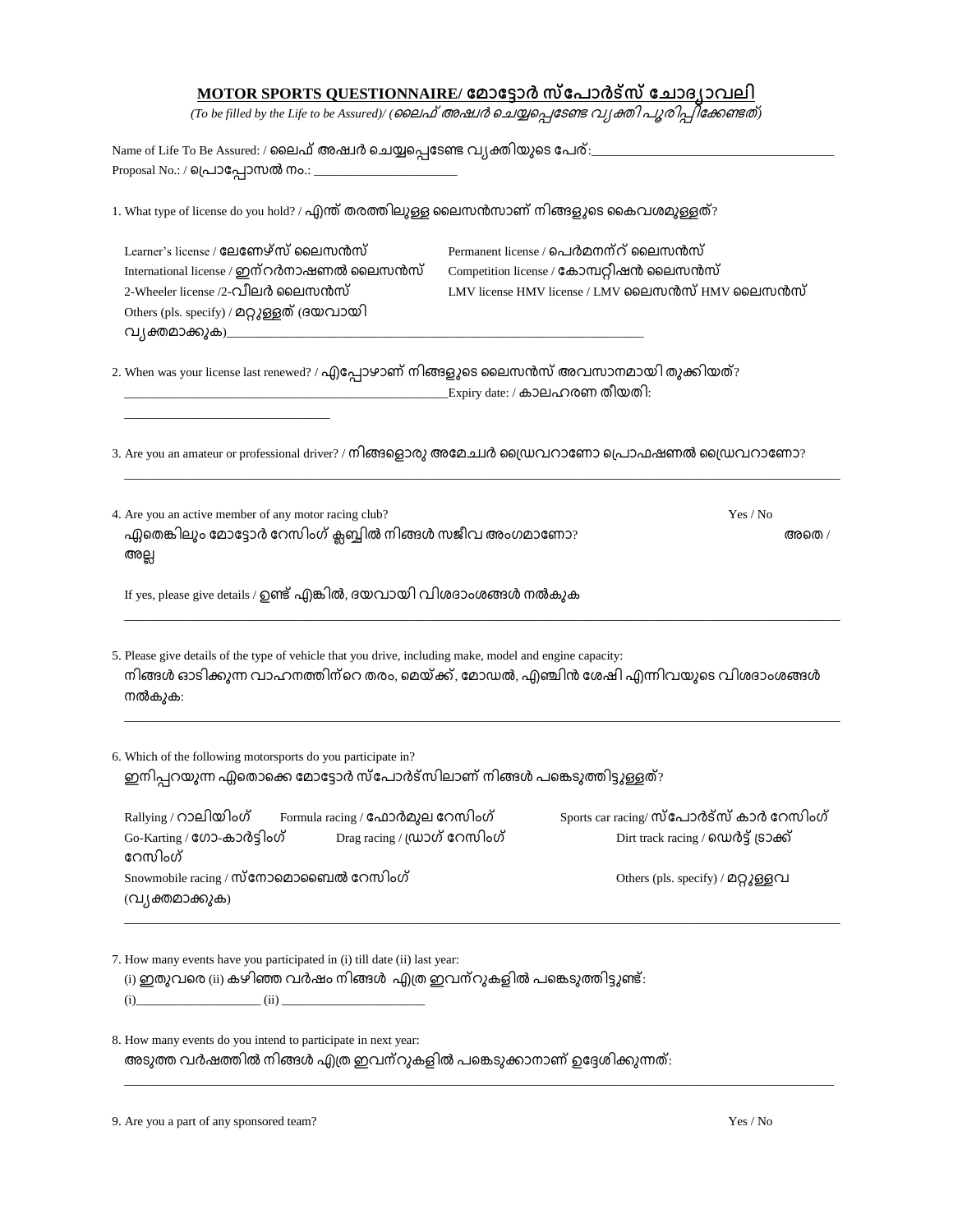| നിങ്ങൾ ഏതെങ്കിലും സ്പോൺസർ ചെയ്യുന്ന ടീമിന്റെ ഭാഗമാണോ?<br>അതെ / അല്ല                                                                                                                                                                                                  |          |  |  |  |  |
|----------------------------------------------------------------------------------------------------------------------------------------------------------------------------------------------------------------------------------------------------------------------|----------|--|--|--|--|
| If yes, please give details / ഉണ്ട് എങ്കിൽ, ദയവായി വിശദാംശങ്ങൾ നൽകുക                                                                                                                                                                                                 |          |  |  |  |  |
| 10. Do you participate or intend to participate in any of the following:<br>ഇനിപ്പറയുന്ന എന്തിലെങ്കിലും നിങ്ങൾ പങ്കെടുക്കുന്നുണ്ടോ അല്ലെങ്കിൽ പങ്കെടുക്കാൻ ഉദ്ദേശിക്കുന്നുണ്ടോ:                                                                                      |          |  |  |  |  |
| Testing of Prototypes Record attempts Stunt driving If any of the above is ticked yes, please give details<br>പ്രോട്ടോടൈപ്പുകളുടെ ടെസ്റ്റിംഗ്, റെക്കോർഡ് ഉദ്യമങ്ങൾ, സ്റ്റണ്ട് ഡ്രൈവിംഗ് മുകളിൽ പറഞ്ഞ ഏതിലെങ്കിലും<br>ശരിയടയാളം ഇട്ടിട്ടുണ്ടെങ്കിൽ, വിശദാംശങ്ങൾ നൽകുക |          |  |  |  |  |
| 11. Do you participate or intend to participate in any event outside the country:<br>രാജ്യത്തിന് പുറത്തുള്ള എന്തിലെങ്കിലും നിങ്ങൾ പങ്കെടുക്കുന്നുണ്ടോ അല്ലെങ്കിൽ പങ്കെടുക്കാൻ<br>അതെ / അല്ല<br>ഉദ്ദേശിക്കുന്നുണ്ടോ:                                                  | Yes / No |  |  |  |  |
| If yes, please give details / ഉണ്ട് എങ്കിൽ, ദയവായി വിശദാംശങ്ങൾ നൽകുക                                                                                                                                                                                                 |          |  |  |  |  |
| 12. Has your license ever been revoked?<br>നിങ്ങളുടെ ലൈസൻസ് എപ്പോഴെങ്കിലും പിൻവലിക്കപ്പെട്ടിട്ടുണ്ടോ?<br>അതെ / അല്ല                                                                                                                                                  | Yes / No |  |  |  |  |
| If yes, please give details / ഉണ്ട് എങ്കിൽ, ദയവായി വിശദാംശങ്ങൾ നൽകുക                                                                                                                                                                                                 |          |  |  |  |  |
| 13. Have you had any motor accidents?<br>നിങ്ങൾക്ക് ഏതെങ്കിലും വാഹനാപകടം ഉണ്ടായിട്ടുണ്ടോ?<br>അതെ / അല്ല                                                                                                                                                              | Yes / No |  |  |  |  |
| If yes, please give details / ഉണ്ട് എങ്കിൽ, ദയവായി വിശദാംശങ്ങൾ നൽകുക                                                                                                                                                                                                 |          |  |  |  |  |

## **Declaration by the Life To Be Assured:**

I declare that the answers I have given are, to the best of my knowledge, true and that I have not withheld any material information that may influence the assessment or acceptance of this application. I agree that this form will constitute part of my application for life assurance with Canara HSBC Oriental Bank Of Commerce Life Insurance Company Ltd and that failure to disclose any material fact known to me may invalidate the contract.

## <u>ലൈഫ് അഷ്വർ ചെയ്യപ്പെടേണ്ട വ്യക്തിയുടെ സത്യവാങ്മൂലം:</u>

ഞാൻ നൽകിയിട്ടുള്ള മറുപടികൾ എന്റെ അറിവിൽ പെട്ടിടത്തോളം സത്യമാണെന്നും എന്റെ അപേക്ഷയുടെ വിലയിരുത്തലിനെ അല്ലെങ്കിൽ അംഗീകരിക്കുന്നതിനെ സ്ഥാധീനിക്കാവുന്ന യാതൊരു പ്രധാന വിവരവും ഞാൻ .<br>തരാതിരുന്നിട്ടില്ലെന്നും ഞാൻ പ്രസ്താവിക്കുന്നു. കാനറ ഓറിയന്റൽ ബാങ്ക് ഓഫ് കൊമേഴ്സ് ലൈഫ് ഇൻഷൂറൻസ് കമ്പനി ലിമിറ്റഡുമായുള്ള ലൈഫ് അഷ്വറൻസിനുള്ള എന്റെ അപേക്ഷയുടെ ഭാഗമാണ് ഈ ഫോമെന്നും എനിക്ക് അറിയാവുന്ന എന്തെങ്കിലും വെളിപ്പെടുത്തുന്നതിലുള്ള പരാജയം എന്റെ കരാറിനെ സാധുത ഇല്ലാത്തതാക്കുമെന്നും ഞാൻ സമ്മതിക്കുന്നു.